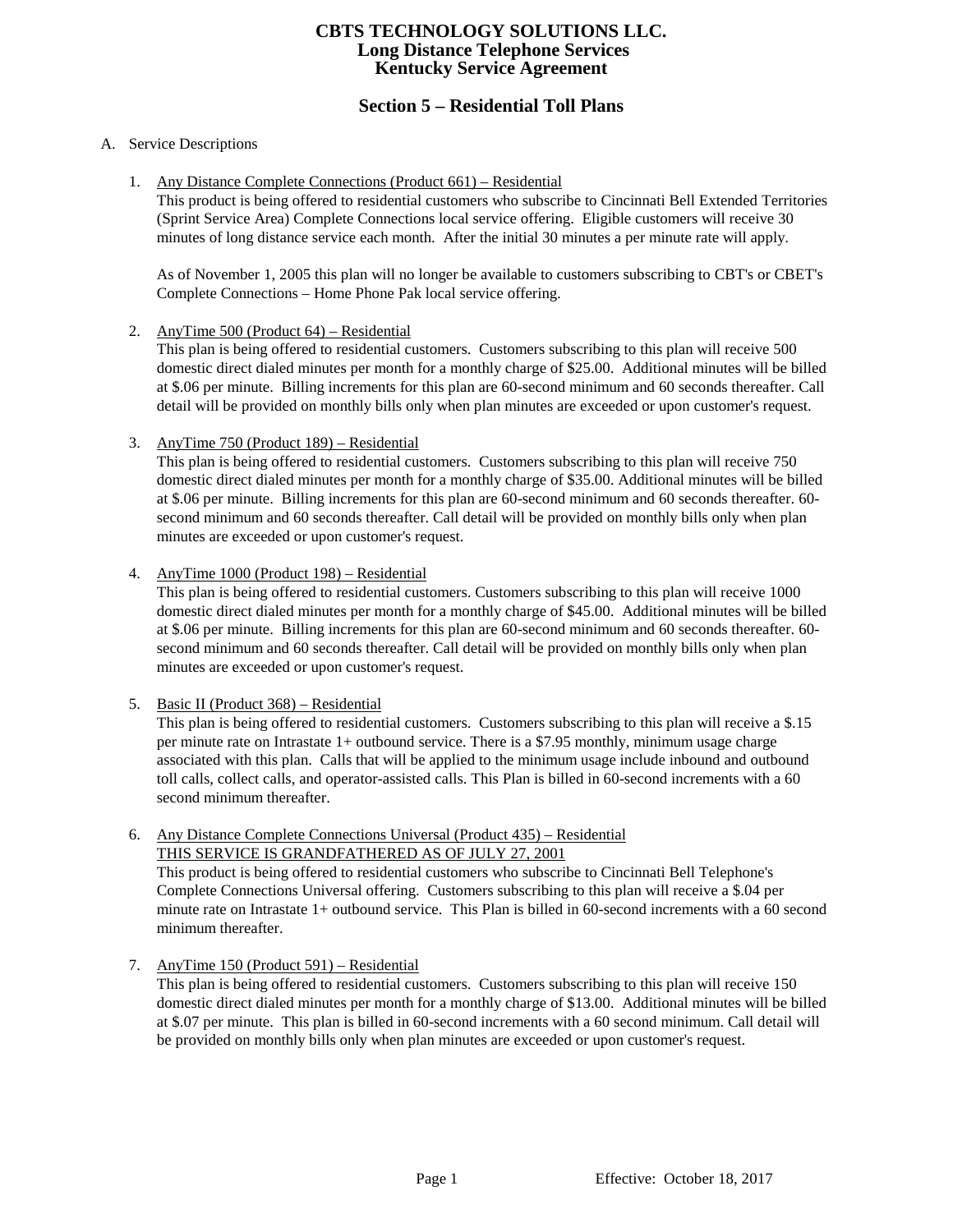# **Section 5 – Residential Toll Plans**

8. AnyTime 5000 (Product 597) – Residential

This plan is being offered to residential customers. Customers subscribing to this plan will receive 5000 domestic direct dialed minutes per month for a monthly charge of \$200.00. Additional minutes will be billed at \$.06 per minute. This plan is billed in 60-second increments with a 60 second minimum. Call detail will be provided on monthly bills only when plan minutes are exceeded or upon customer's request.

9. AnyTime 375 (Product 951) - Residential

This plan is being offered to residential customers. Customers who enroll in this plan will receive 375 domestic direct dialed minutes per month for a monthly fee of \$18.00. Additional minutes will be billed at \$.07 per minute. This plan is billed in 60-second increments with a 60 second minimum. Call detail will be provided on monthly bills only when plan minutes are exceeded or upon customer's request.

### 10. AnyTime 100 (Product 959) – Residential

This plan is being offered to residential customers who meet one of the following parameters:

- 1. subscribe to CBET (SBC service area) local service
- 2. subscribe to the grandfathered Home Phone Pak available through CBT or CBET
- 3. subscribe to the current Home Phone Pak available through CBT or CBET and also to CB wireless service.

This toll plan provides 100 domestic direct dialed minutes per month for a monthly service charge of \$5.00. Additional minutes will be \$.07 per minute. Call detail will be provided on monthly bills only when plan minutes are exceeded or upon customer's request.

11. AnyTime Elite 250 Winback (Product 968) - Residential

This plan is being offered to residential customers who have discontinued their Any Distance plan for the purpose of subscribing to a toll plan with another Interexchange carrier. These customers will be eligible for a toll plan that provides 250 domestic direct dialed minutes per month for a monthly service charge of \$13.00. Additional minutes will be \$.07 per minute. Call detail will be provided on monthly bills only when plan minutes are exceeded or upon customer's request.

12. Custom Connections 200 (Product 919) – Residential

This plan is being offered to residential customers. Customers who enroll in this plan will receive 200 outbound, domestic long distance minutes per month, for a monthly charge of \$8.00. Additional minutes will be rated at \$.06 per minute. Charges associated with 8XX numbers for this plan are also detailed in the rates and charges paragraph of this Service Agreement. Call detail will be provided on monthly bills only when plan minutes are exceeded or upon customer's request.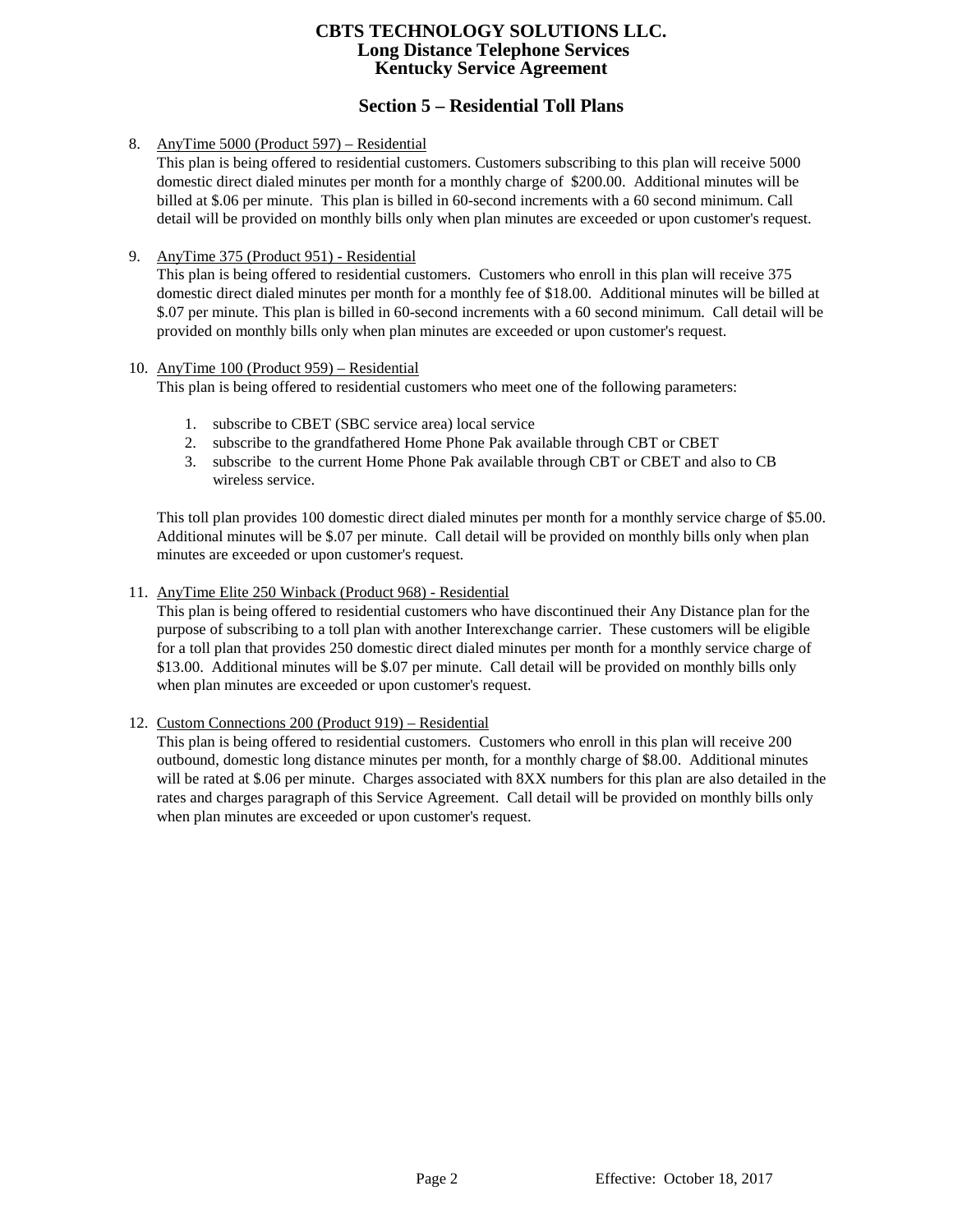# **Section 5 – Residential Toll Plans**

### 13. Custom Connections Unlimited (Product 599) – Residential

This plan is being offered to residential customers who subscribe to a Cincinnati Bell Extended Territories LLC (Sprint Service Area) local service bundle (bundle must include a Home Phone Pak Service and either asymmetrical digital subscriber line service or CBT's wireless service). For a monthly service fee of \$10, this plan provides unlimited outgoing, domestic, long distance service. A per minute rate will apply to 8XX numbers associated with this plan. Monthly call details are provided via the Internet.

This plan is to be used for personal, non-commercial use only. Subscribers may not resell or redistribute this plan or any portion thereof, or otherwise charge others to use this plan, or any portion thereof. Subscriber agrees not to use this plan for any enterprise purpose whether or not the enterprise is directed toward making a profit, including but not limited to, telemarketing, call center services, medical transcription, or facsimile broadcasting. The Company will review accounts that have an excessive number of calls during a fixed period, heavy usage during business hours or heavy usage concentrated over consecutive dates. The Company reserves the right to disconnect upon notice as required by applicable law any prohibited transmissions or uses and to terminate this plan in the event of usage that may be deemed to be business use or usage that originates from a phone line that is listed as a business line by any government agency, telephone directory, business letterhead or phone company. The Company regards any such usage as fraudulent.

Customers subscribing to this plan who receive a bundled local/long distance bill and who elect to receive their bills via the Internet (e-bill) and/or sign up to have their bills automatically deducted from their checking accounts on the due date of the bill (auto-pay) will be eligible for discounts of \$3.00 and/or \$2.00. These discounts will apply per account.

#### 14. Custom Connections Unlimited (Product 063) – Residence

This plan is being offered to residential customers. For a monthly service fee of \$20 this plan provides unlimited outgoing, domestic, long distance service. A per minute rate will apply to 8XX numbers associated with this plan. Monthly call details are provided via the Internet.

This plan is to be used for reasonable, non-commercial use only. Subscribers may not resell or redistribute this plan or any portion thereof, or otherwise charge others to use this plan, or any portion thereof. Subscriber agrees not to use this plan for any enterprise purpose whether or not the enterprise is directed toward making a profit, including but not limited to, telemarketing, call center services, medical transcription, or facsimile broadcasting. The Company will review accounts that have an excessive number of calls during a fixed period, heavy usage during business hours or heavy usage concentrated over consecutive dates. The Company reserves the right to disconnect upon notice as required by applicable law any prohibited transmissions or uses and to terminate this plan in the event of usage that may be deemed to be business use or usage that originates from a phone line that is listed as a business line by any government agency, telephone directory, business letterhead or phone company. The Company regards any such usage as fraudulent.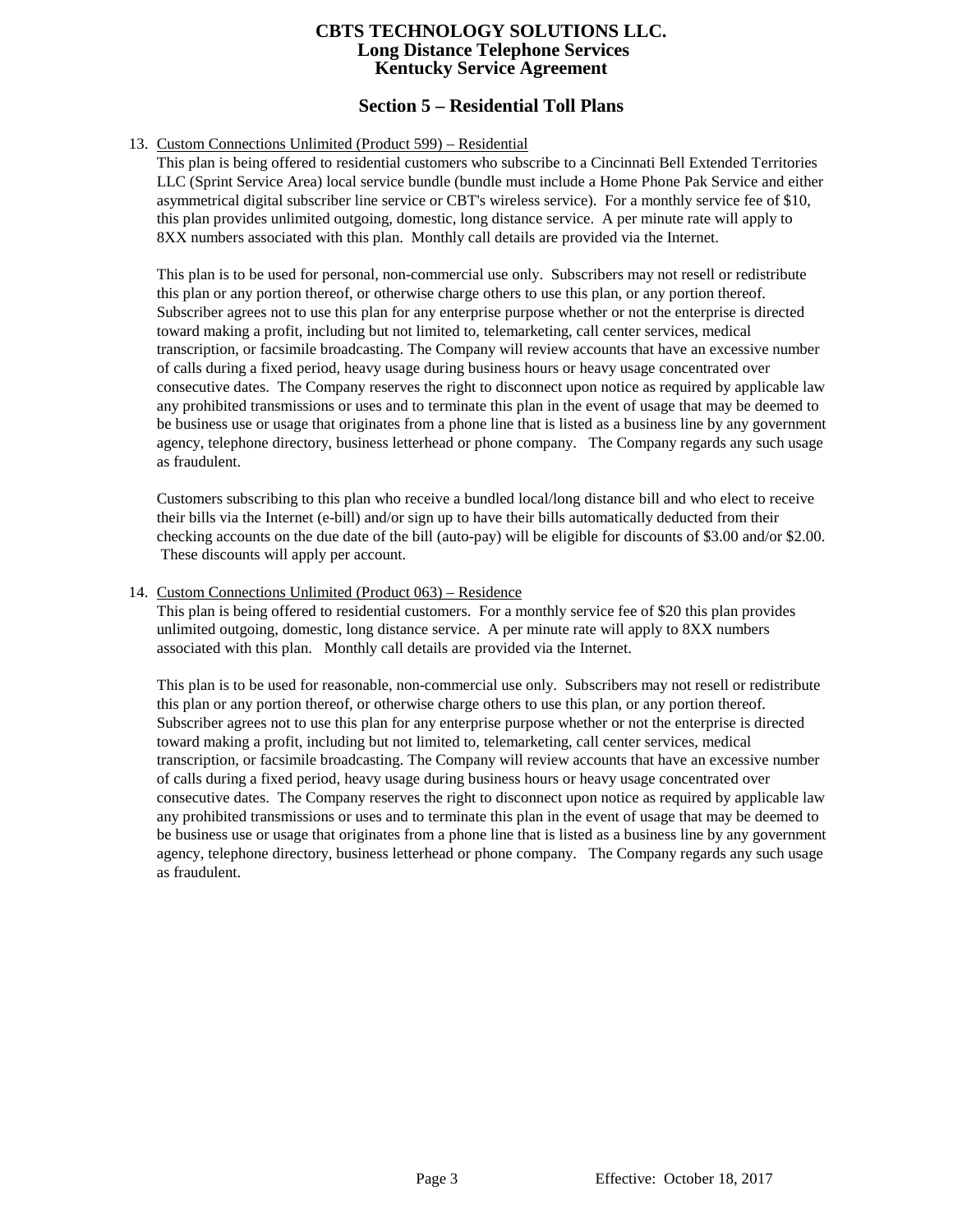# **Section 5 – Residential Toll Plans**

## 15. Any Distance Unlimited (Product 193) – Residence

This plan is being offered to residential customers who subscribe to CBET local service (SBC service area). For a monthly service fee of \$15 this plan provides unlimited outgoing, domestic, long distance service. A per minute rate will apply to 8XX numbers associated with this plan. Monthly call details are provided via the Internet.

This plan is to be used for reasonable, non-commercial use only. Subscribers may not resell or redistribute this plan or any portion thereof, or otherwise charge others to use this plan, or any portion thereof. Subscriber agrees not to use this plan for any enterprise purpose whether or not the enterprise is directed toward making a profit, including but not limited to, telemarketing, call center services, medical transcription, or facsimile broadcasting. The Company will review accounts that have an excessive number of calls during a fixed period, heavy usage during business hours or heavy usage concentrated over consecutive dates. The Company reserves the right to disconnect upon notice as required by applicable law any prohibited transmissions or uses and to terminate this plan in the event of usage that may be deemed to be business use or usage that originates from a phone line that is listed as a business line by any government agency, telephone directory, business letterhead or phone company. The Company regards any such usage as fraudulent.

#### 16. Any Distance Unlimited (Products 361 & 163) – Residence

This plan is being offered to residential customers who subscribe to a Cincinnati Bell Telephone local service bundle (bundle must include a Home Phone Pak Service and either asymmetrical digital subscriber line service or CB wireless service). For a monthly service fee this plan provides unlimited outgoing, domestic, long distance service. A per minute rate will apply to 8XX numbers associated with this plan. Monthly call details are provided via the Internet.

This plan is to be used for reasonable, non-commercial use only. Subscribers may not resell or redistribute this plan or any portion thereof, or otherwise charge others to use this plan, or any portion thereof. Subscriber agrees not to use this plan for any enterprise purpose whether or not the enterprise is directed toward making a profit, including but not limited to, telemarketing, call center services, medical transcription, or facsimile broadcasting. The Company will review accounts that have an excessive number of calls during a fixed period, heavy usage during business hours or heavy usage concentrated over consecutive dates. The Company reserves the right to disconnect upon notice as required by applicable law any prohibited transmissions or uses and to terminate this plan in the event of usage that may be deemed to be business use or usage that originates from a phone line that is listed as a business line by any government agency, telephone directory, business letterhead or phone company. The Company regards any such usage as fraudulent.

## 17. Any Distance Complete Connections (Product 447) – Residential

This product is being offered to residential customers who subscribe to Cincinnati Bell Telephones Complete Connections local service offering. Eligible customers will receive 50 minutes of long distance service each month. After the initial 50 minutes a per minute rate will apply.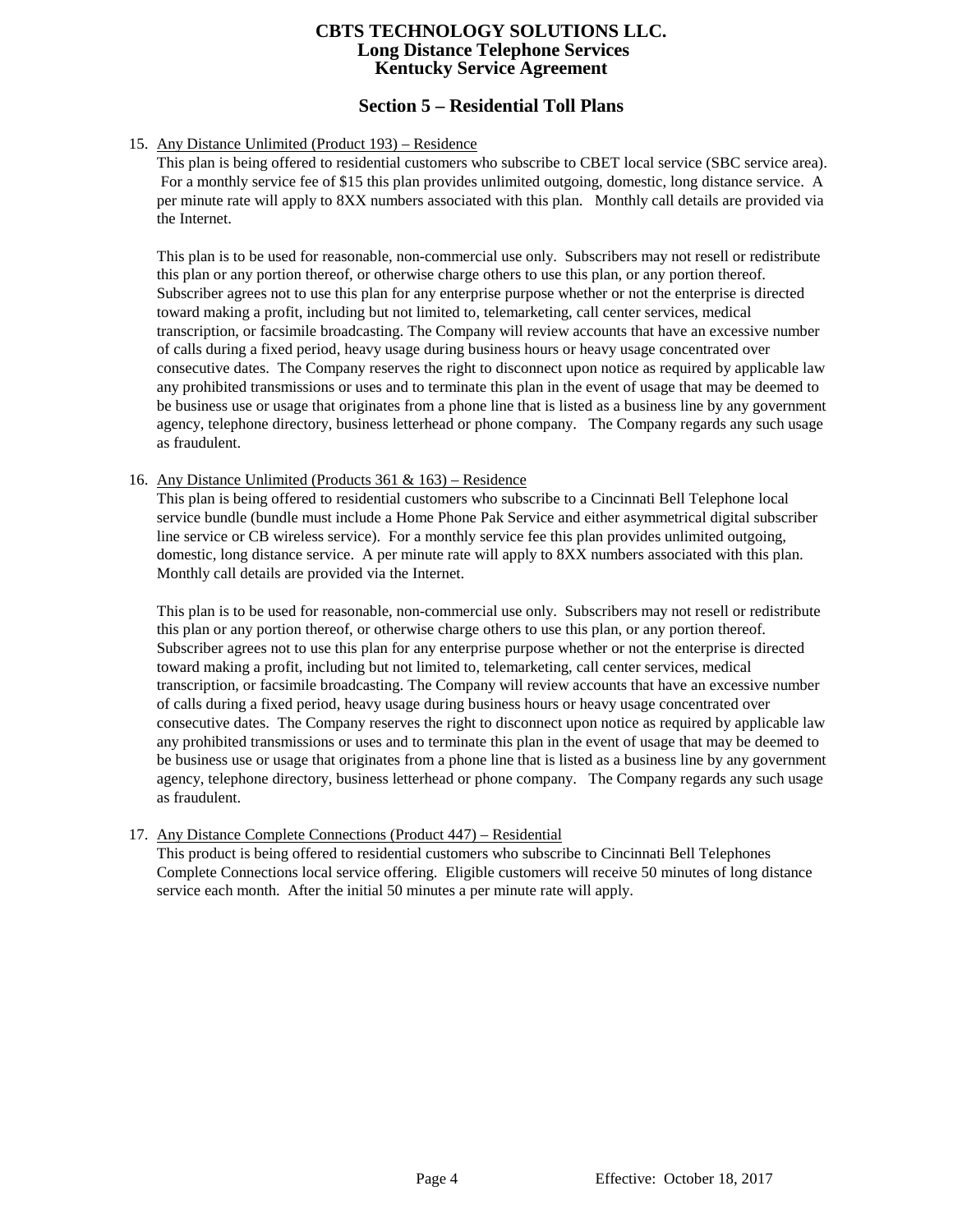# **Section 5 – Residential Toll Plans**

#### 18. Complete Connections Unlimited (Product 046) – Residence

This plan is being offered to residential customers who subscribe to a Cincinnati Bell Telephone or Cincinnati Bell Extended Territories complete connections bundle. For a monthly service fee of \$10 this plan provides unlimited outgoing, domestic, long distance service. A per minute rate will apply to 8XX numbers associated with this plan. Monthly call details are provided via the Internet.

This plan is to be used for reasonable, non-commercial use only. Subscribers may not resell or redistribute this plan or any portion thereof, or otherwise charge others to use this plan, or any portion thereof. Subscriber agrees not to use this plan for any enterprise purpose whether or not the enterprise is directed toward making a profit, including but not limited to, telemarketing, call center services, medical transcription, or facsimile broadcasting. The Company will review accounts that have an excessive number of calls during a fixed period, heavy usage during business hours or heavy usage concentrated over consecutive dates. The Company reserves the right to disconnect upon notice as required by applicable law any prohibited transmissions or uses and to terminate this plan in the event of usage that may be deemed to be business use or usage that originates from a phone line that is listed as a business line by any government agency, telephone directory, business letterhead or phone company. The Company regards any such usage as fraudulent.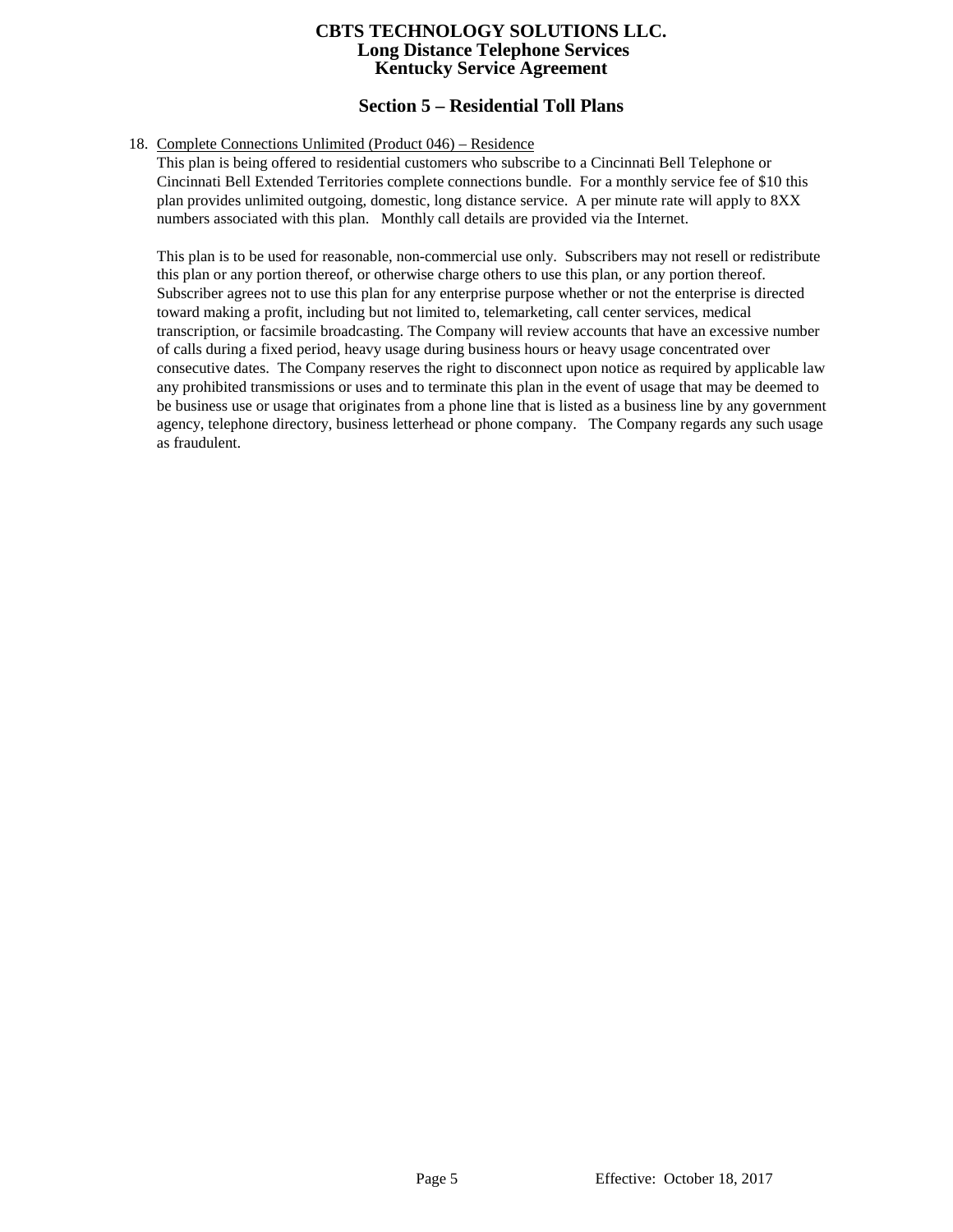## **Section 5 – Residential Toll Plans**

### B. Rates and Charges

1. Any Distance Complete Connections (Product 661) – Residential

|                                                                       | <b>Rates Per Minute</b> |
|-----------------------------------------------------------------------|-------------------------|
| Intrastate $1+$ Outbound                                              |                         |
| Peak                                                                  | 0.15                    |
| Off-Peak                                                              | 0.10                    |
| 8XX Inbound (all time periods)                                        | 0.15                    |
| 8XX Number Monthly Charge, each initial and additional number: \$7.50 |                         |

Billing Increments: 60-second minimum, 60 second thereafter

Time Periods: Peak 7:00 AM to 7:00 PM Monday thru Friday (except for holidays) Off-Peak: All other times and holidays

Holidays: New Years Day, Christmas, Thanksgiving, July 4th and Labor Day

Per minute charges will apply after the first 30 minutes of calls, each month.

2. AnyTime 500 (Product 64) – Residential

Rates Per Minute Intrastate 1+ Outbound \$0.06 Intrastate Inbound 0.06 Monthly Charge: \$25.00 8XX Number Monthly Charge, each initial and additional number: \$7.50

Per minute charges will not apply to the first 500 domestic direct dialed minutes, per month. Per minute charges will be calculated for calls over 500 minutes each month.

Billing Increments: 60 second minimum, 60 seconds thereafter

#### 3. AnyTime 750 (Product 189) – Residential

Rates Per Minute Intrastate 1+ Outbound \$0.06 8XX Inbound 0.06 Monthly Charge: \$35.00 8XX Number Monthly Charge, each initial and additional number: \$7.50

Per minute charges will not apply to the first 750 domestic direct dialed minutes, per month. Per minute charges will be calculated for calls over 750 minutes each month.

Billing Increments: 60 second minimum, 60 seconds thereafter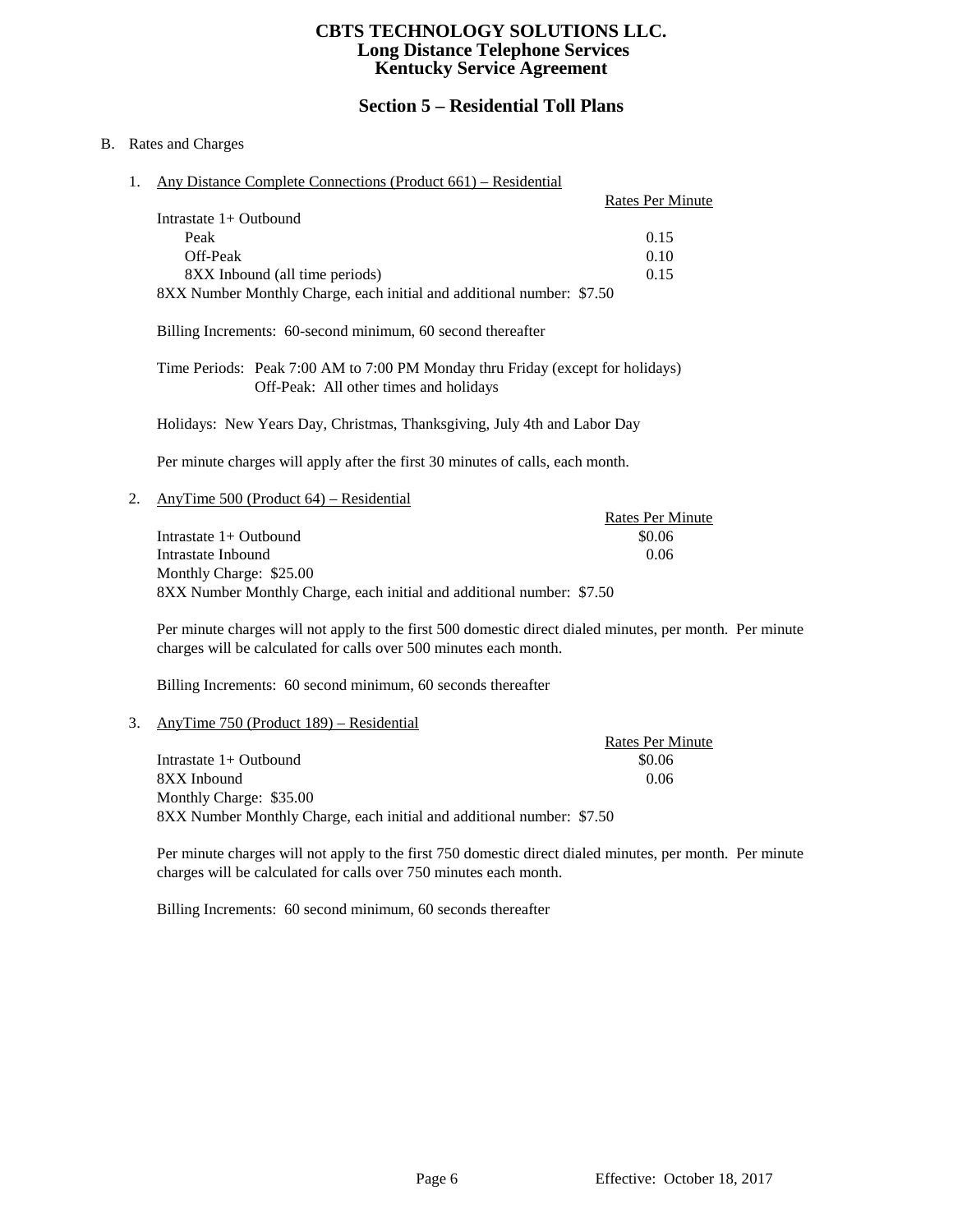# **Section 5 – Residential Toll Plans**

| 4. | AnyTime 1000 (Product 198) – Residential                                                                                                                                        |                         |  |
|----|---------------------------------------------------------------------------------------------------------------------------------------------------------------------------------|-------------------------|--|
|    |                                                                                                                                                                                 | <b>Rates Per Minute</b> |  |
|    | Intrastate 1+ Outbound                                                                                                                                                          | \$0.06                  |  |
|    | 8XX Inbound                                                                                                                                                                     | 0.06                    |  |
|    | Monthly Charge: \$45.00                                                                                                                                                         |                         |  |
|    | 8XX Number Monthly Charge, each initial and additional number: \$7.50                                                                                                           |                         |  |
|    | Per minute charges will not apply to the first 1000 domestic direct dialed minutes, per month. Per minute<br>charges will be calculated for calls over 1000 minutes each month. |                         |  |
|    | Billing Increments: 60 second minimum, 60 seconds thereafter                                                                                                                    |                         |  |
| 5. | Basic II (Product 368) – Residential                                                                                                                                            |                         |  |
|    |                                                                                                                                                                                 | <b>Rates Per Minute</b> |  |
|    | Intrastate 1+ Outbound                                                                                                                                                          | \$0.15                  |  |
|    | 8XX Inbound                                                                                                                                                                     | 0.15                    |  |
|    | 8XX Number Monthly Charge, each initial and additional number: \$7.50<br>Monthly minimum usage charge: \$7.95                                                                   |                         |  |
|    | Billing Increments: 60 seconds minimum, 60 seconds thereafter                                                                                                                   |                         |  |
| 6. | Any Distance Complete Connections Universal (Product 435) – Residential                                                                                                         |                         |  |
|    | THIS SERVICE IS GRANDFATHERED AS OF JULY 27, 2001                                                                                                                               |                         |  |
|    |                                                                                                                                                                                 | <b>Rates Per Minute</b> |  |
|    | Intrastate 1+ Outbound<br>8XX Inbound                                                                                                                                           | \$0.04<br>0.04          |  |
|    |                                                                                                                                                                                 |                         |  |
|    | Billing Increments: 60 seconds minimum, 60 seconds thereafter                                                                                                                   |                         |  |
| 7. | AnyTime 150 (Product 591) – Residential                                                                                                                                         |                         |  |
|    |                                                                                                                                                                                 | <b>Rates Per Minute</b> |  |
|    | Intrastate $1+$ Outbound                                                                                                                                                        | \$0.07                  |  |
|    | 8XX Inbound                                                                                                                                                                     | 0.07                    |  |
|    | Monthly Charge: \$13.00                                                                                                                                                         |                         |  |
|    | 8XX Number Monthly Charge, each initial and additional number: \$7.50                                                                                                           |                         |  |
|    | Per minute charge will apply to calls after the first 150 minutes.                                                                                                              |                         |  |
|    | Billing Increments: 60 second minimum, 60 seconds thereafter                                                                                                                    |                         |  |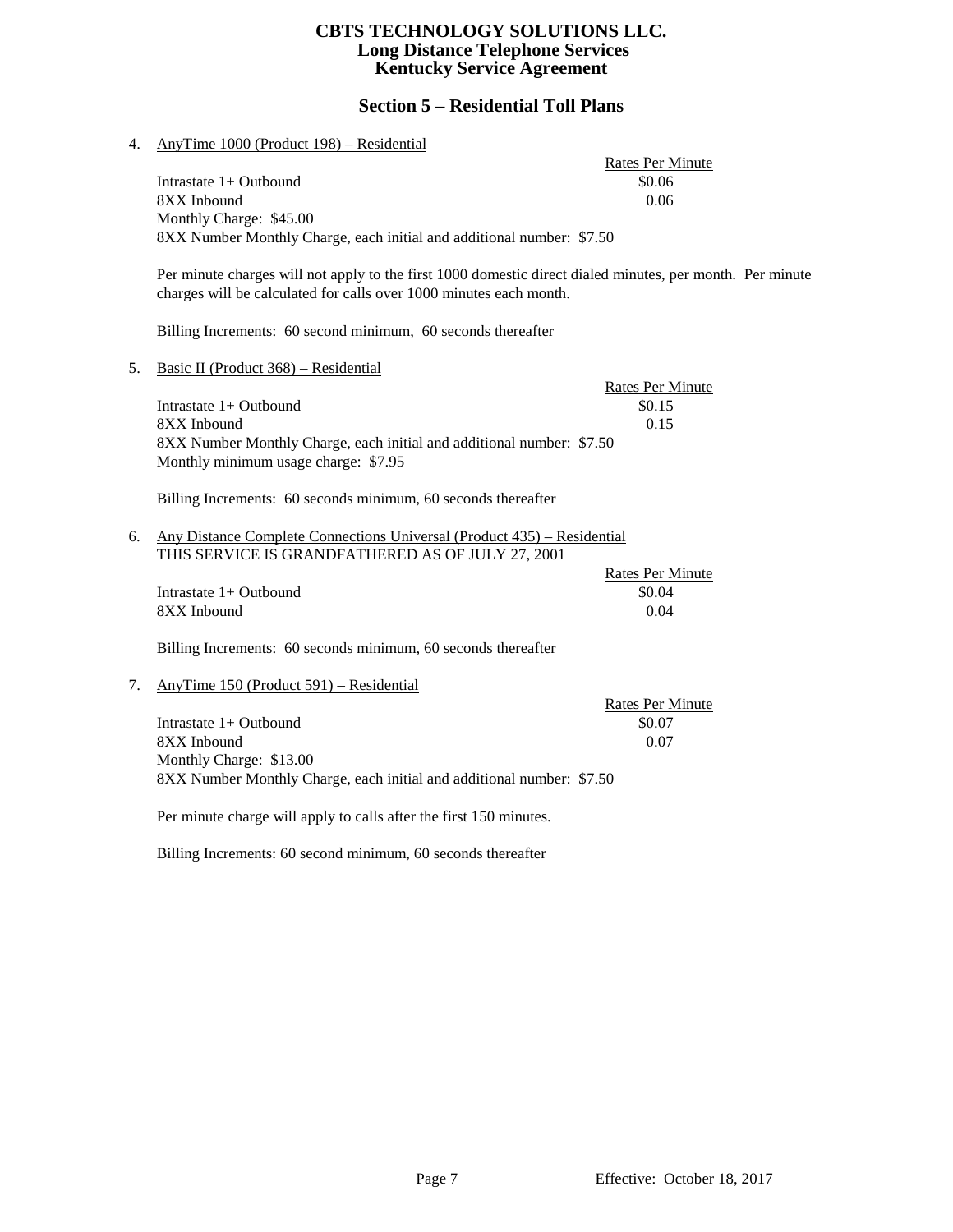# **Section 5 – Residential Toll Plans**

| 8. | AnyTime 5000 (Product 597) – Residential                                                             |                                   |
|----|------------------------------------------------------------------------------------------------------|-----------------------------------|
|    | Intrastate 1+ Outbound                                                                               | <b>Rates Per Minute</b><br>\$0.06 |
|    | 8XX Inbound                                                                                          | 0.06                              |
|    | Monthly Charge: \$200.00                                                                             |                                   |
|    | 8XX Number Monthly Charge, each initial and additional number: \$7.50                                |                                   |
|    | Per minute charge will apply to calls after the first 5000 minutes.                                  |                                   |
|    | Billing Increments: 60 second minimum, 60 seconds thereafter                                         |                                   |
| 9. | AnyTime 375 (Product 951) – Residential                                                              | <b>Rates Per Minute</b>           |
|    | Intrastate 1+ Outbound                                                                               | \$0.07                            |
|    | 8XX Inbound                                                                                          | 0.07                              |
|    | Monthly Charge:<br>\$18.00                                                                           |                                   |
|    |                                                                                                      |                                   |
|    | 8XX Number Monthly Charge, each initial and additional number: \$7.50                                |                                   |
|    | Per minute charge will apply to calls after the first 375 minutes.                                   |                                   |
|    | Billing Increments: 60 second minimum, 60 seconds thereafter                                         |                                   |
|    | 10. AnyTime 100 (Product 959) - Residential                                                          |                                   |
|    | Intrastate 1+ Outbound                                                                               | <b>Rates Per Minute</b><br>\$0.07 |
|    | 8XX Inbound                                                                                          | 0.07                              |
|    | \$5.00                                                                                               |                                   |
|    | Monthly Charge:<br>8XX Number Monthly Charge, each initial and additional number: \$7.50             |                                   |
|    |                                                                                                      |                                   |
|    | Per minute charge will apply to calls after the first 100 domestic direct dialed minutes each month. |                                   |
|    | Billing Increments: 60-second minimum, 60 seconds thereafter                                         |                                   |
|    | 11. AnyTime Elite 250 Winback (Product 968) - Residential                                            |                                   |
|    | Intrastate 1+ Outbound                                                                               | <b>Rates Per Minute</b><br>\$0.07 |
|    |                                                                                                      |                                   |
|    | 8XX Inbound                                                                                          | 0.07                              |
|    | Monthly Charge:<br>\$13.00                                                                           |                                   |

8XX Number Monthly Charge, each initial and additional number: \$7.50

Per minute charge will apply to calls after the first 250 domestic direct dialed minutes each month.

Billing Increments: 60-second minimum, 60 seconds thereafter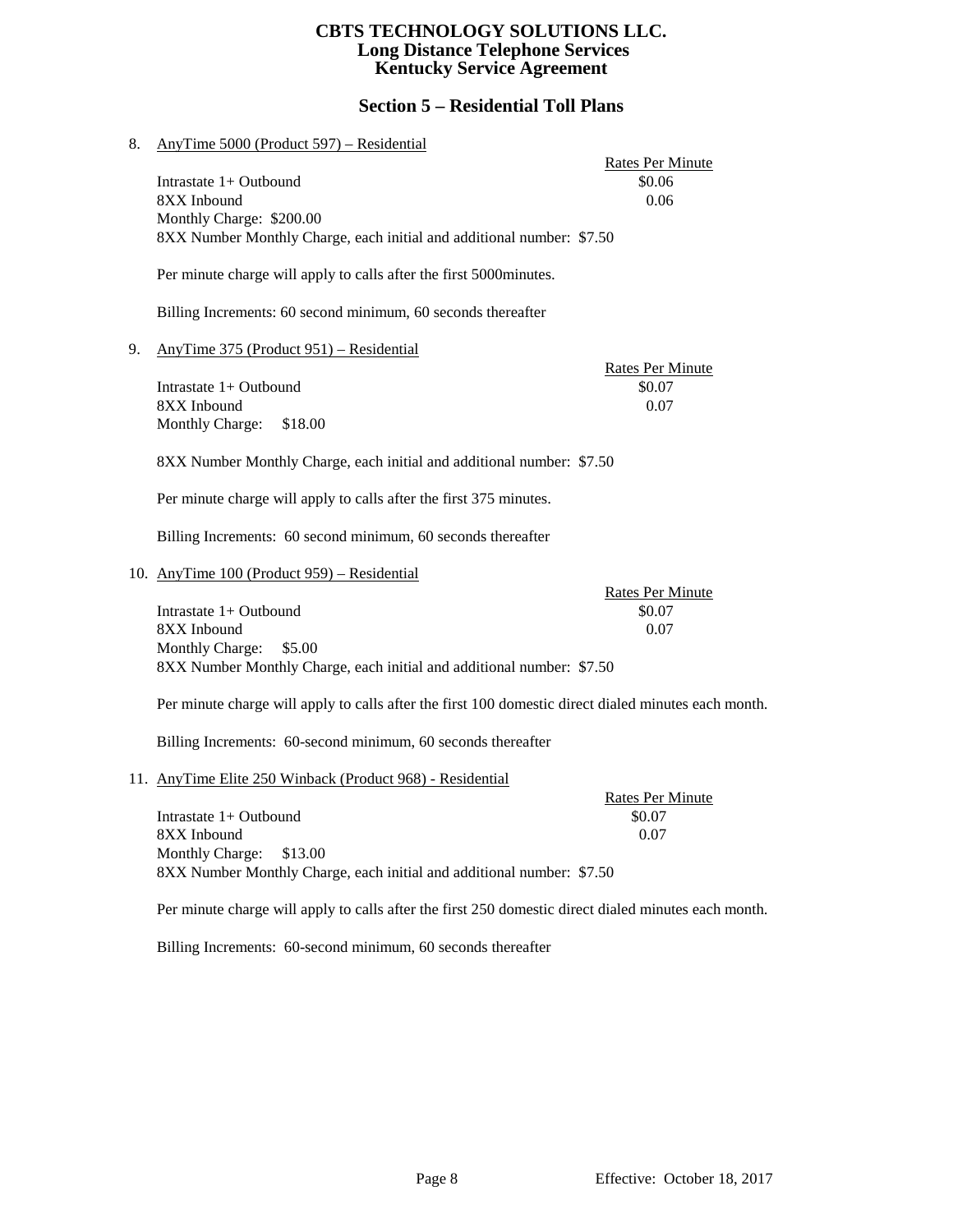## **Section 5 – Residential Toll Plans**

#### 12. Custom Connections 200 (Product 919) – Residential

Rates Per Minute Intrastate 1+ Outbound \$0.06 8XX Inbound 0.06 Monthly Charge: \$8.00 8XX Number Monthly Charge, each initial and additional number: \$7.50

Per minute charge will apply to calls after the first 200 domestic direct dialed outbound minutes each month.

Billing Increments: 60-second minimum, 60-seconds thereafter

Optional upgrades:

Optional bolt-ons are grandfathered as of February 2, 2004

| <b>Additional Outbound minutes</b> | <b>Additional Monthly Charge</b> |
|------------------------------------|----------------------------------|
| 250                                | \$10.00                          |
| 375                                | 15.00                            |
| 625                                | 25.00                            |
| 875                                | 35.00                            |
| 3000                               | 120.00                           |
| 5000                               | 200.00                           |

#### 13. Unlimited (Product 599) – Residential

Rates Per Minute 8XX Inbound 0.15 Monthly Charge: \$10.00

8XX Number Monthly Charge, each initial and additional number: \$7.50

Unlimited, domestic, direct dialed outbound minutes, each month

Billing Increments: 60-second minimum, 60 seconds thereafter

E-bill Discount: \$3.00 Auto-pay Discount: \$2.00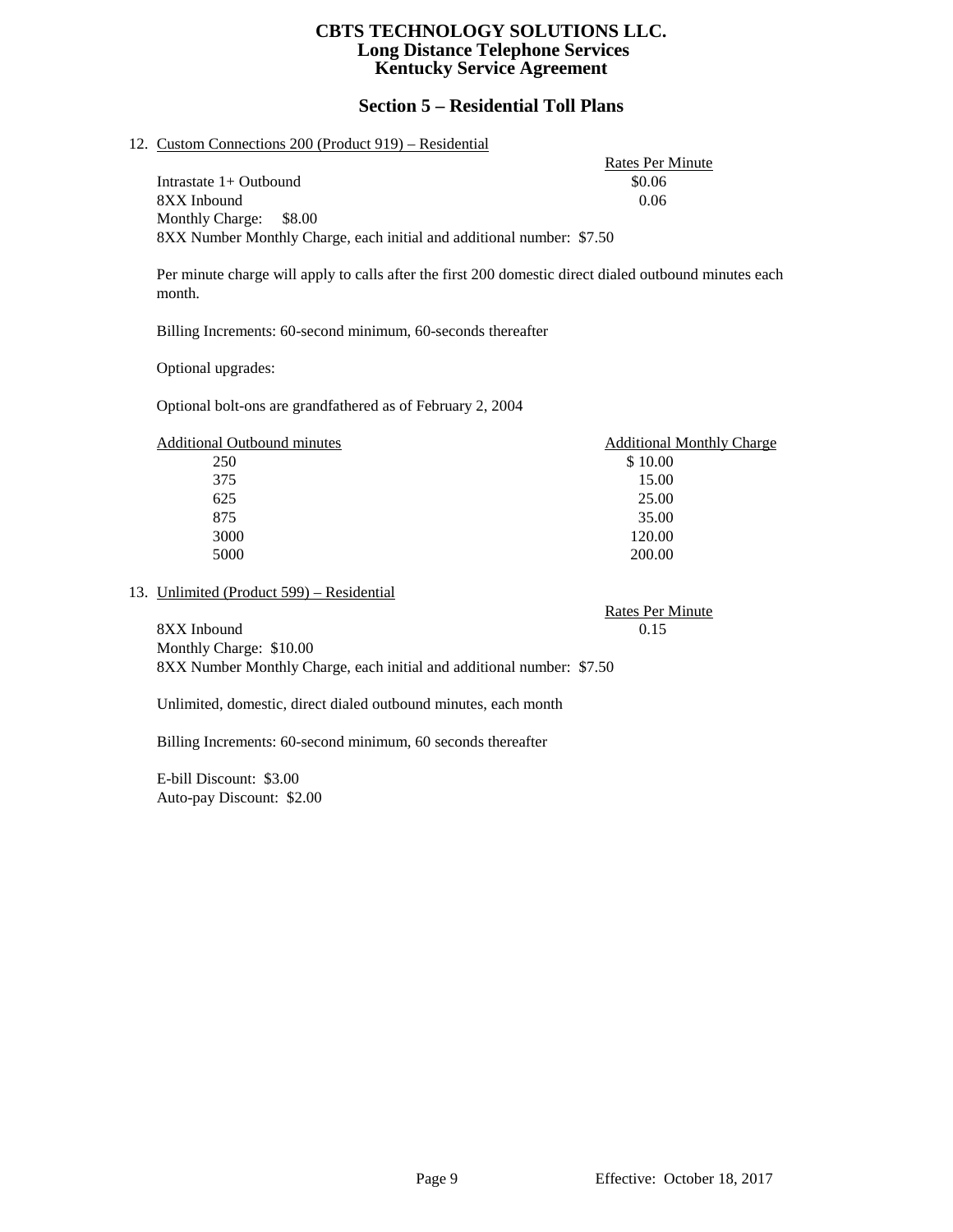# **Section 5 – Residential Toll Plans**

| 14. Unlimited (Product 063) - Residence                                                                         |                                 |
|-----------------------------------------------------------------------------------------------------------------|---------------------------------|
| 8XX Inbound<br>Monthly Charge: \$20.00                                                                          | <b>Rates Per Minute</b><br>0.15 |
| 8XX Number Monthly Charge, each initial and additional number: \$7.50                                           |                                 |
| Unlimited, domestic, direct dialed outbound minutes, each month                                                 |                                 |
| Billing Increments: 60-second minimum, 60 seconds thereafter                                                    |                                 |
| 15. Any Distance Unlimited (Product 193) – Residence                                                            | <b>Rates Per Minute</b>         |
| 8XX Inbound<br>Monthly Charge: \$15.00<br>8XX Number Monthly Charge, each initial and additional number: \$7.50 | 0.15                            |
| Unlimited, domestic, direct dialed outbound minutes, each month                                                 |                                 |
| Billing Increments: 60-second minimum, 60 seconds thereafter                                                    |                                 |
| 16. Unlimited (Products 361 & 163) – Residential                                                                | <b>Rates Per Minute</b>         |
| 8XX Inbound<br>Monthly Charge: \$10.00<br>8XX Number Monthly Charge, each initial and additional number: \$7.50 | 0.15                            |
| Unlimited, domestic, direct dialed outbound minutes, each month                                                 |                                 |

Billing Increments: 60-second minimum, 60 seconds thereafter